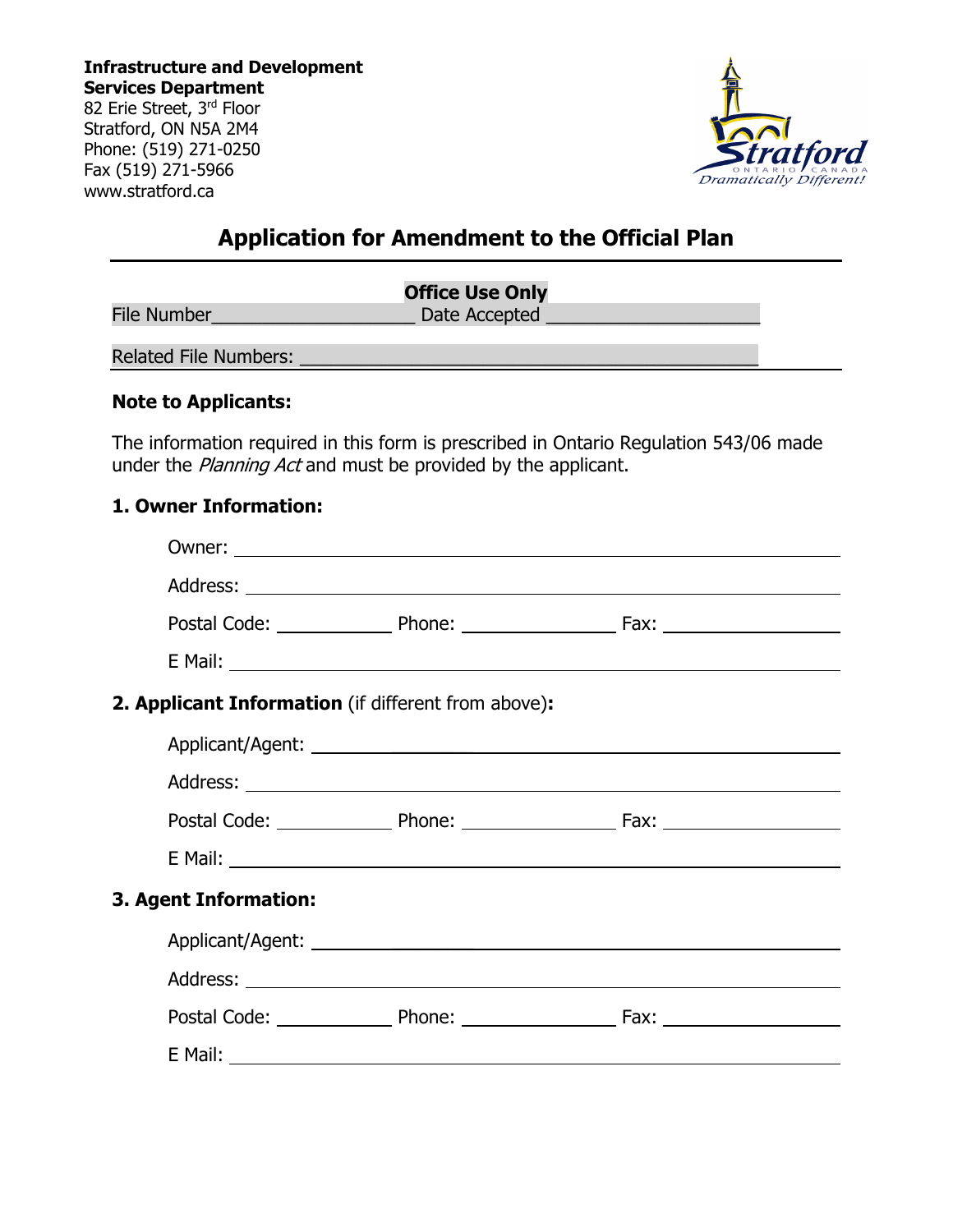NOTE:

 $\overline{a}$ 

 $\overline{a}$ 

(1) Correspondence will be sent to the agent unless otherwise requested. (2) If the applicant is not the owner, the owner's authorization in Section 23 must be completed.

# **4. Name of Official Plan requested to be Amended:**

# **5. Legal Description and Location of the Subject Land:**

| <b>6. Dimension of Land Affected:</b> |  |                                                                                          |  |  |  |  |  |
|---------------------------------------|--|------------------------------------------------------------------------------------------|--|--|--|--|--|
|                                       |  |                                                                                          |  |  |  |  |  |
| authorized by the designation:        |  | 7. Current Official Plan Designation applying to the land and land uses                  |  |  |  |  |  |
| changed).                             |  | <b>8. Type of Official Plan Amendment</b> (Indicate which policy or designation is to be |  |  |  |  |  |
|                                       |  |                                                                                          |  |  |  |  |  |
|                                       |  |                                                                                          |  |  |  |  |  |
|                                       |  |                                                                                          |  |  |  |  |  |

d) Redesignation

# **9. Purpose of the proposed amendment:**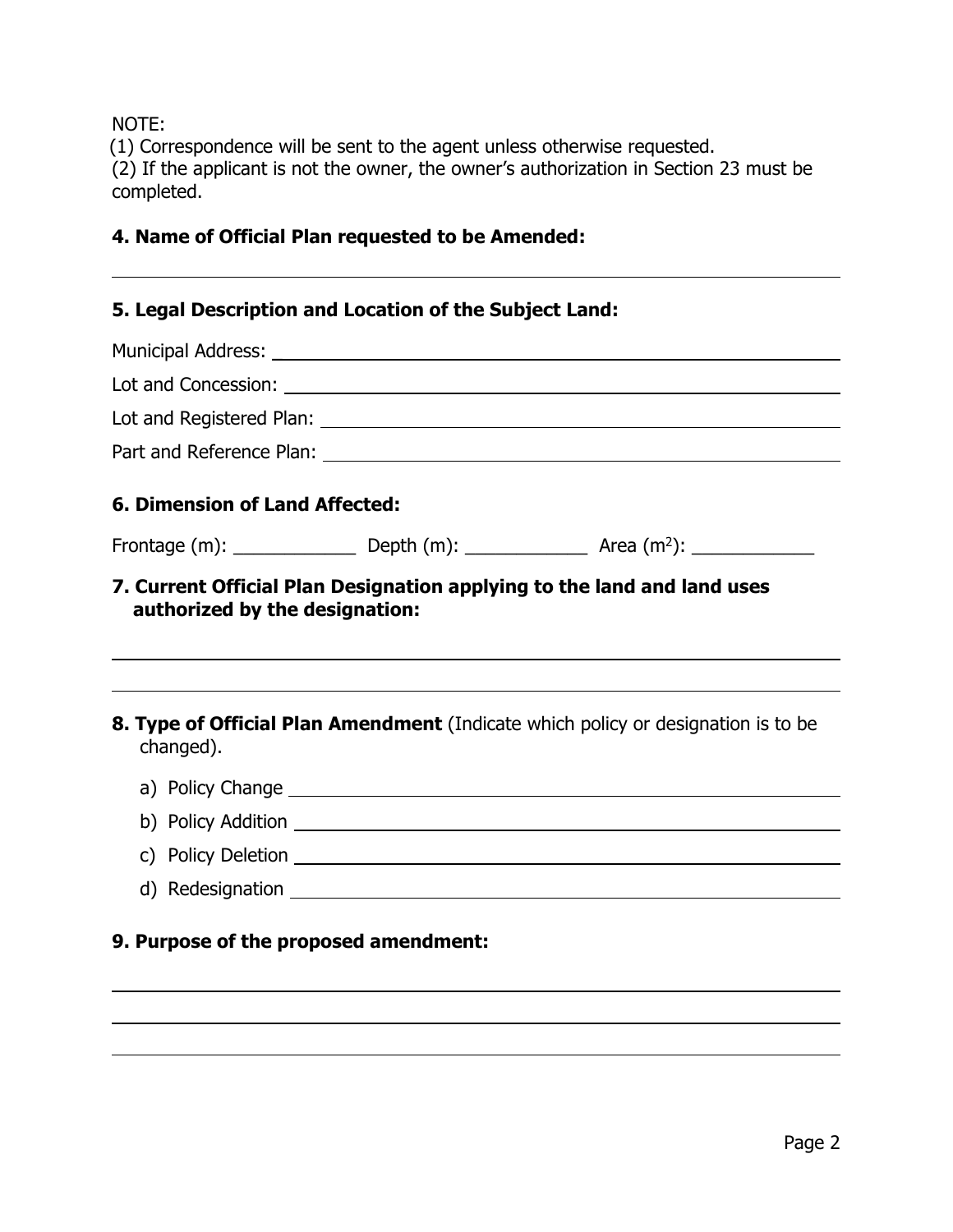- **10. Reasons for requesting the amendment:**
- **11. What are the land uses which would be authorized by the proposed amendment?**
- **12. Will water be provided to the subject land by a publicly owned and operated piped water system, a privately owned and operated individual or communal well, a lake or other water body, or other means?**
- **13. Will sewage disposal be provided to the subject land by a publicly owned and operated sanitary sewage system, a privately owned and operated individual or communal septic system, a privy or other means?**

Does the plan permit the development of fewer than five lots or units on privately owned and operated individual or communal septic systems, and 4,500 litres of effluent or less would be produced per day?

□ Yes No

 $\overline{a}$ 

 $\overline{a}$ 

 $\overline{a}$ 

 $\overline{a}$ 

If yes, a **hydrogeological report** is required to accompany this application.

- **14. Is the subject property or any land within 120 metres of the subject property the subject of any application made by the applicant for approval of an official plan amendment, amendment to the zoning by-law or minister's zoning order, minor variance, plan of subdivision, consent or site plan under the** Planning Act**?** 
	- □ Yes  $\Box$  No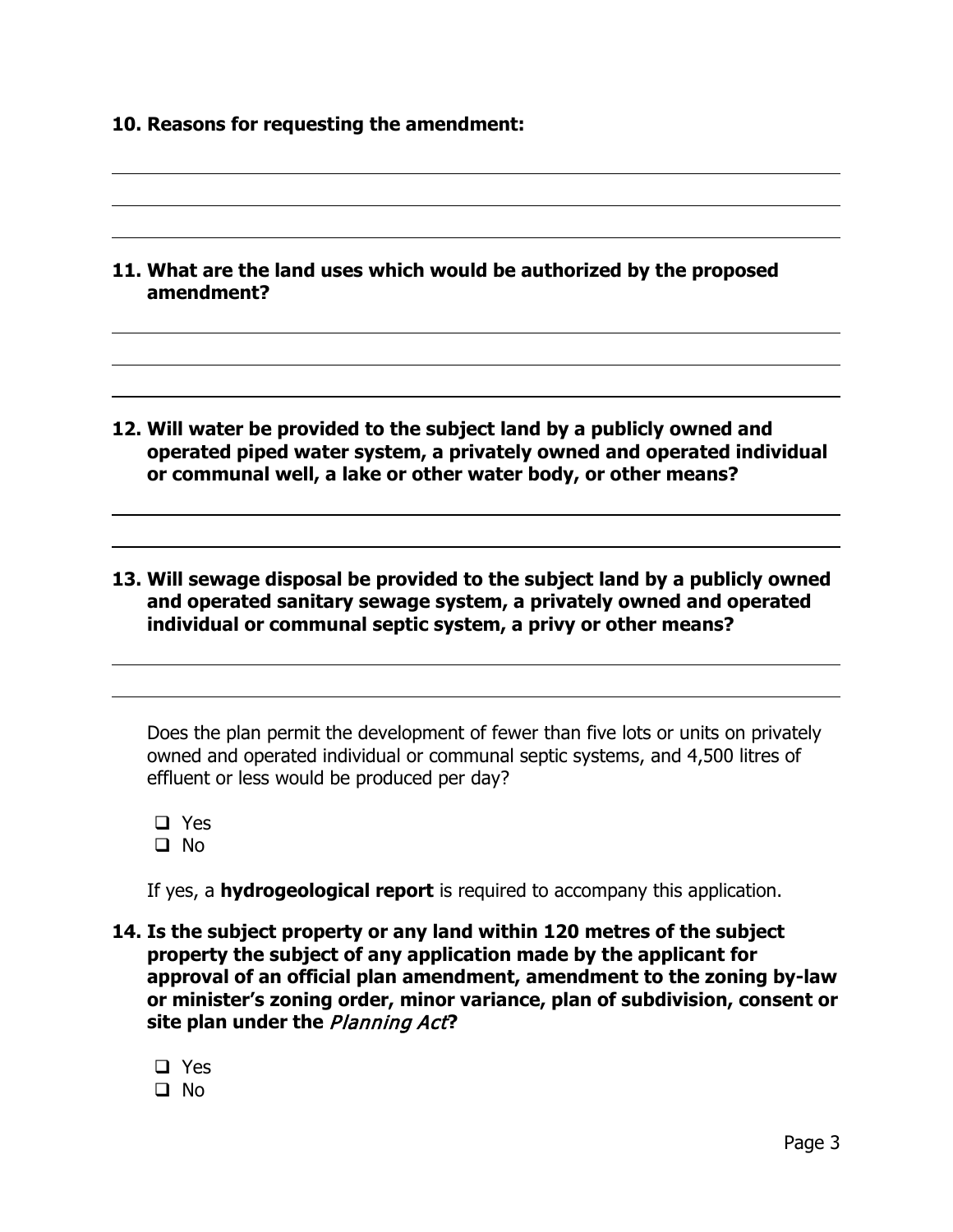If yes, provide the following information about each application:

a) The file number: b) The name of the approval authority considering it: c) The land if affects: d) Its purpose:  $\blacksquare$ e) Its status: \_\_\_\_\_ f) Its effect on the requested amendment:

# **15. Does the requested amendment alter all or any part of the boundary area or settlement, or establish a new area or settlement in a municipality?**

- □ Yes
- No

 $\overline{a}$ 

 $\overline{a}$ 

If yes, provide the current official plan policies, if any, dealing with the alteration or establishment of an area of settlement.

#### **16. Is there reason to believe the surface or subsurface of the subject lands may have been contaminated by former uses on the site or adjacent sites?**

□ Yes  $\Box$  No

If yes, explain:

What information did you use to determine the answer to question #16?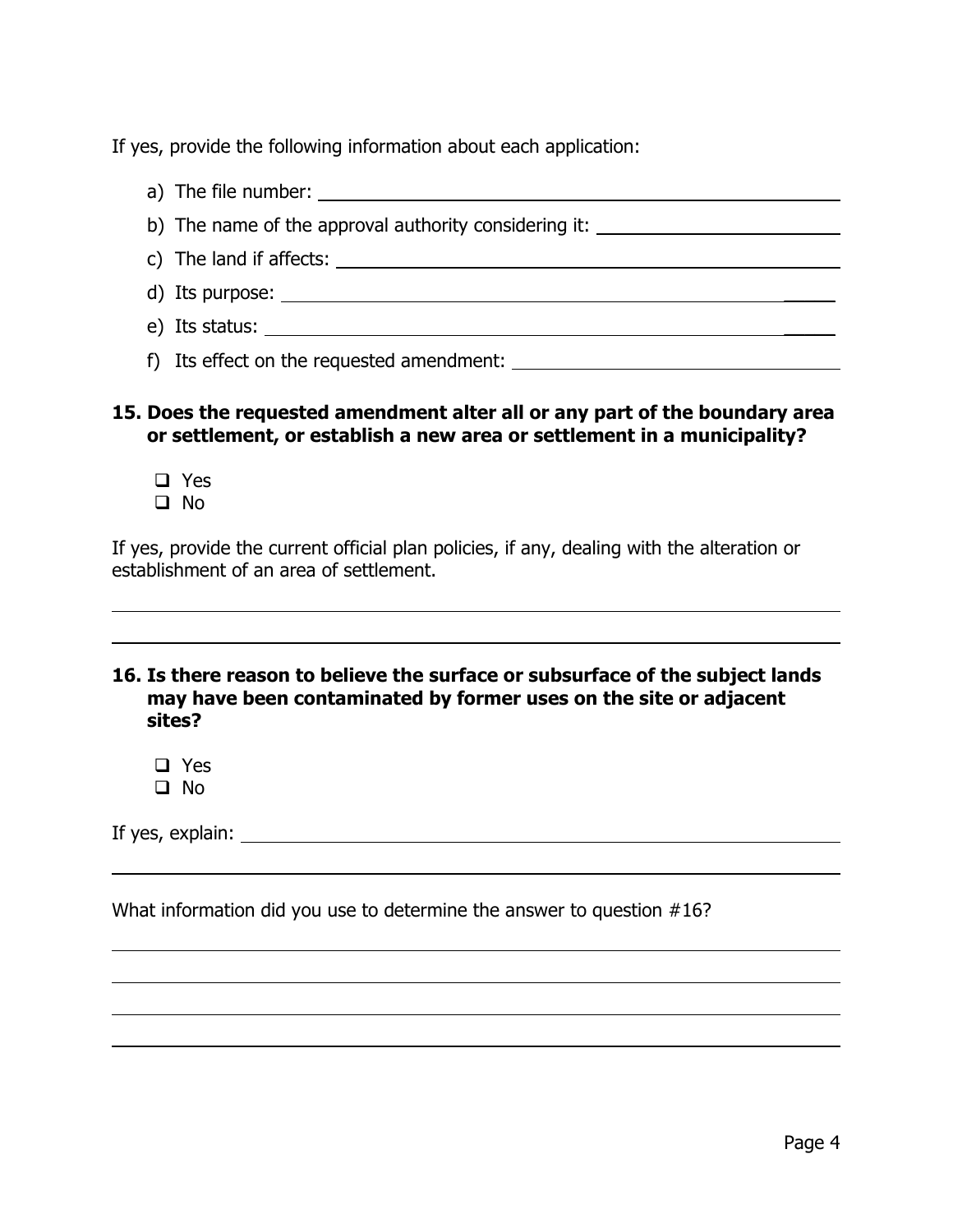### **17. Proposed amendment**

The application shall be accompanied by the following:

- $\checkmark$  A draft of the proposed amendment
- $\checkmark$  The schedule and text for the amendment
- $\checkmark$  True sketch of the subject land showing existing and proposed buildings

#### **18. Does the proposed amendment remove the subject land from an area of employment?**

- □ Yes
- $\square$  No

l

l

If yes, provide the current official plan policies, if any, dealing with the removal of land from an area of employment.

# **19. Is the requested amendment consistent with the policy statements issued under subsection 3(1) of the** Planning Act **?**

□ Yes  $\Box$  No

#### **20. Is the subject land within an area of land designated under any provincial plan or plans?**

If yes, does the application conform to or does not conflict with the applicable provincial plan or plans?

# **21. Other Fees**

In addition to the application fee where the City requires assistance from its solicitors or other technical or professional consultants in the processing of this application, the applicant shall be responsible for reimbursing all legal and consulting fees incurred by the City, at the City's actual cost. Depending on the amount of such fees, which the City expects to incur on any given application, the City may also require the applicant to enter into an agreement with respect to the payment of such fees and may, where appropriate, require security to be posted.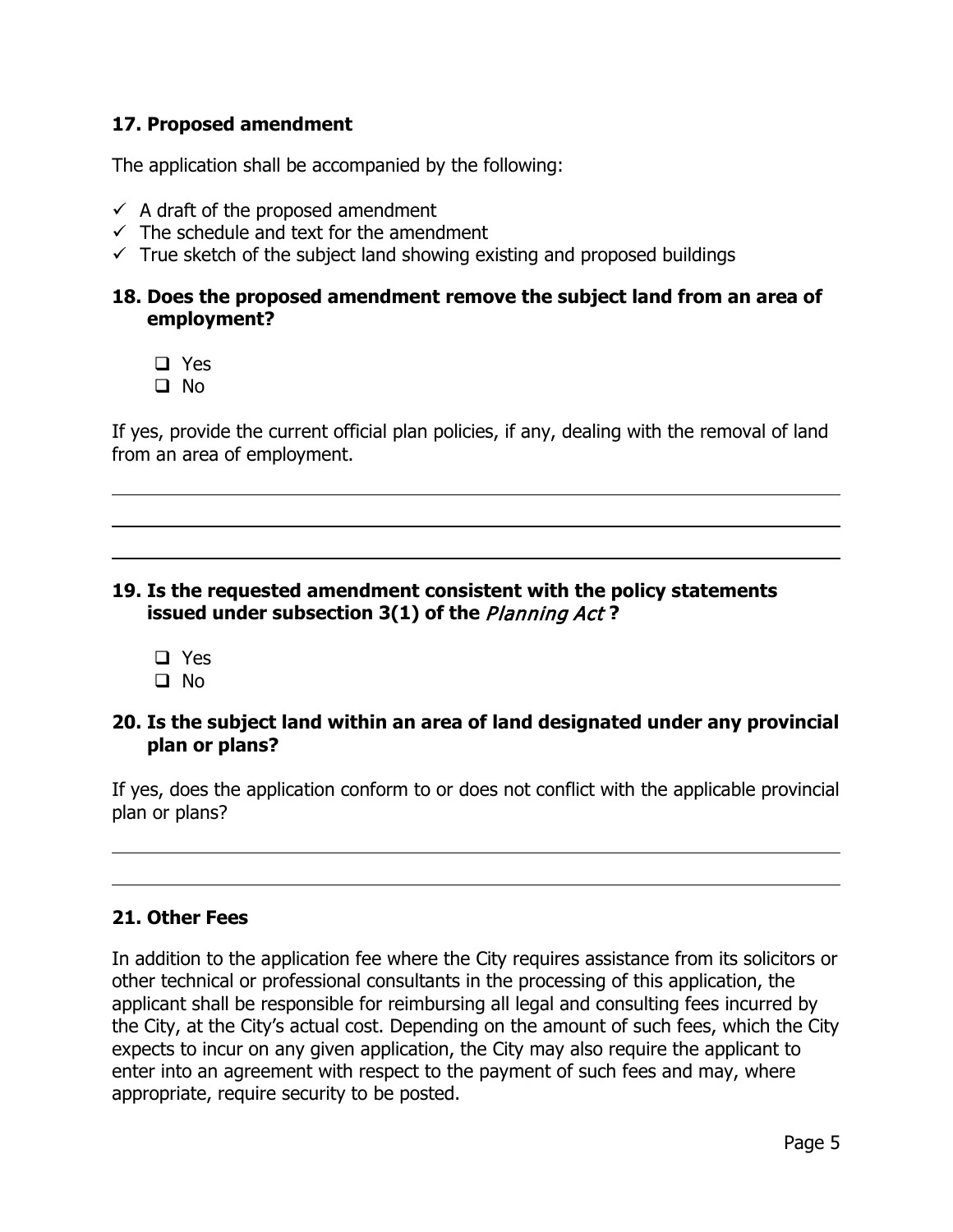The applicant is hereby notified that in the event the City of Stratford Council approves the application and the matter is appealed to the Local Planning Appeal Tribunal, the applicant may be required to enter into a financial agreement to bear all legal and consulting costs incurred by the City with regard to its preparation for and attendance at such hearings, including all prehearing conferences and all hearing related matters.

# **22. Affidavit or Sworn Declaration: Declaration for the Prescribed Information**

| in the $\overline{\phantom{a}}$                                                                                                                                                                                                        |           |  |
|----------------------------------------------------------------------------------------------------------------------------------------------------------------------------------------------------------------------------------------|-----------|--|
| make oath and say (or solemnly declare) that the information contained in this<br>application is true and that the information contained in the documents that accompany<br>this application in respect of the above Sections is true. |           |  |
| Sworn ( <i>or declared</i> ) before me:                                                                                                                                                                                                |           |  |
| at the: $\overline{\phantom{a}}$                                                                                                                                                                                                       |           |  |
| in the: $\sqrt{2\pi i}$                                                                                                                                                                                                                |           |  |
|                                                                                                                                                                                                                                        |           |  |
| <b>Commissioner of Oaths</b>                                                                                                                                                                                                           | Applicant |  |

# **23. Authorization of Owner for Agent to make the Application**

If the applicant is not the owner of the land that is the subject of this application, the written authorization of the owner that the applicant is authorized to make the application must be included with this form or the authorization set out below must be completed.

|                                             | am the owner of the land that is the |
|---------------------------------------------|--------------------------------------|
| subject of this application and I authorize | to make this                         |
| application on my behalf.                   |                                      |

 $\overline{a}$ 

Date Signature of Owner